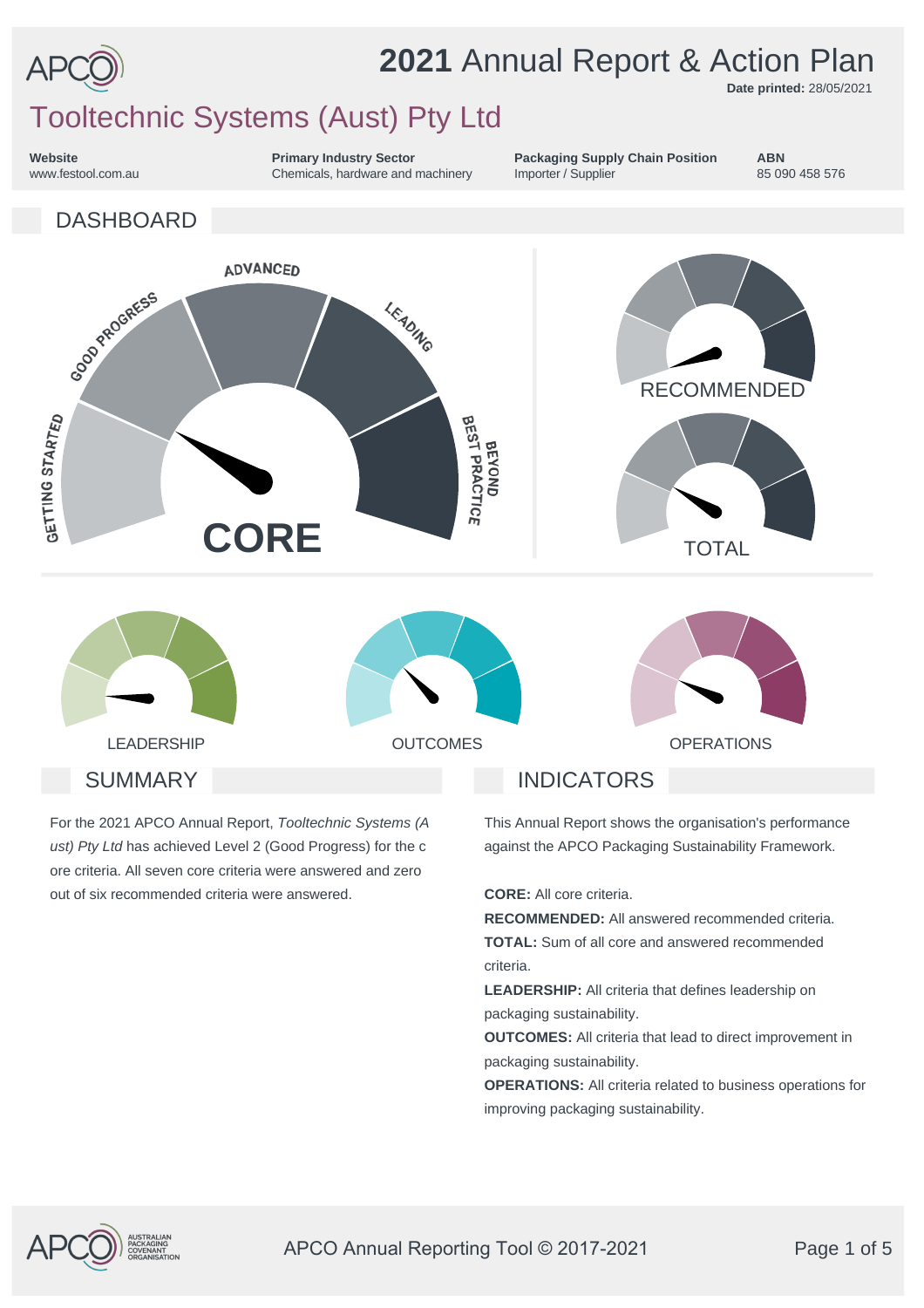# **2021** Annual Report & Action Plan

# Tooltechnic Systems (Aust) Pty Ltd



## ABOUT THE APCO FRAMEWORK

The APCO Packaging Sustainability Framework (the Framework) aims to provide a consistent and transparent framework for assessing and tracking packaging sustainability across organisations. The Framework consists of thirteen independent criter ia that belong to three separate categories. These categories are (i) Leadership, (ii) Packaging Outcomes and (iii) Operation s. The diagram above shows the different criteria included within each of these three categories.

There are two types of criteria within the Framework:

**• Core criteria** are mandatory and must be answered by all Members when completing the Annual Reporting Tool. **• Recommended criteria** are not mandatory, but Members are encouraged to complete as many recommended criteria as possible.

Each criteria is divided into five levels of performance ranging from 'getting started' to 'beyond best practice'. The diagram ab ove illustrates the key differences between performance levels. Please see www.packagingcovenant.org.au for more informa tion.

## ABOUT APCO

APCO is a co-regulatory, not for profit organisation that partners with government and industry to reduce the harmful impact of packaging on the Australian environment. APCO promotes sustainable design and recycling initiatives, waste to landfill re duction activities and circular economy projects. APCO Annual Reports are a key Membership obligation, providing Member organisations with a transparent method to track their packaging sustainability performance. Annual reporting also supplies A PCO with valuable data and information to identify industry trends and advancements.

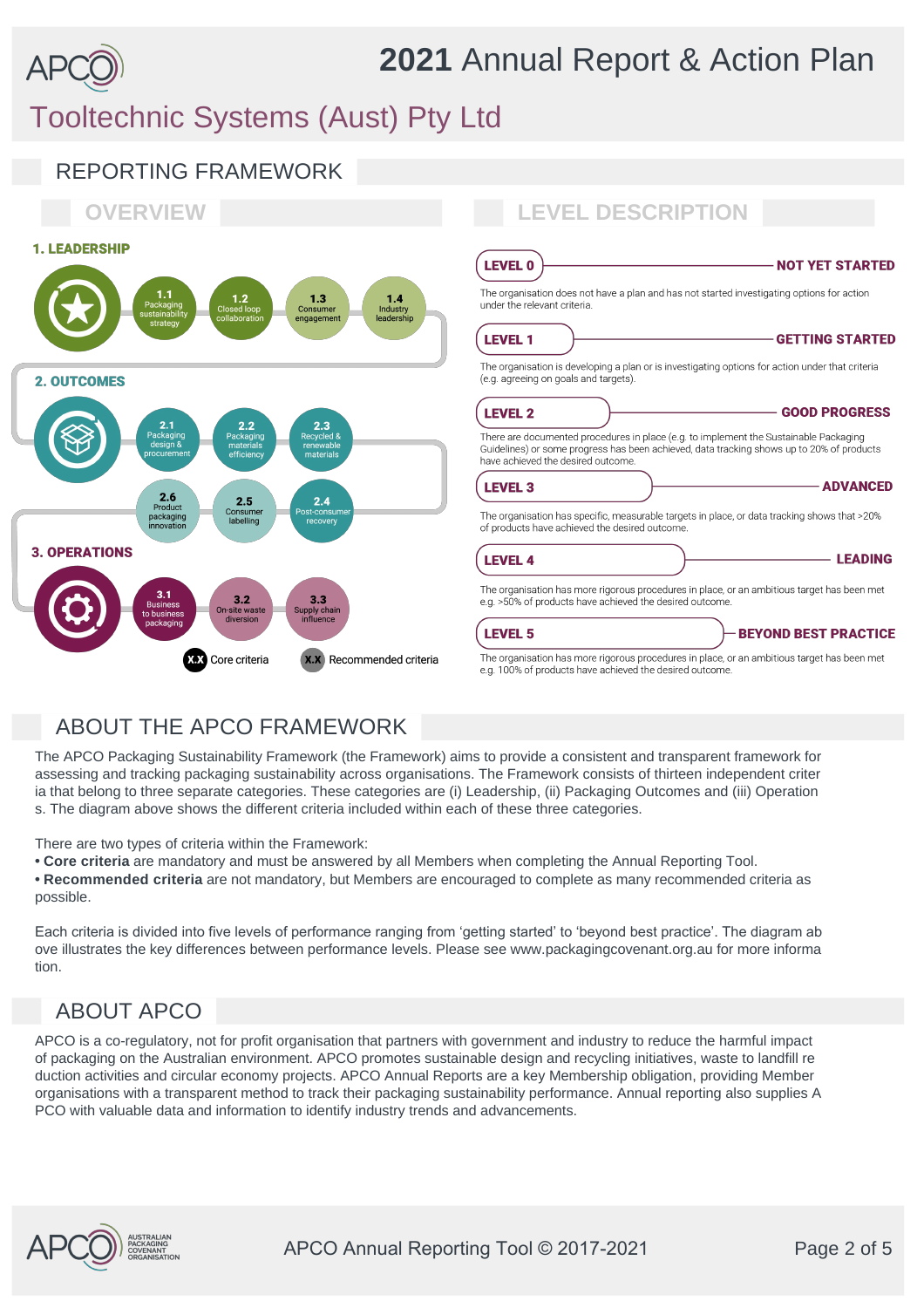# **2021** Annual Report & Action Plan

# Tooltechnic Systems (Aust) Pty Ltd

### FREE FORM QUESTIONS

Describe initiatives, processes or practices that you have implemented during your chosen reporting period that have improved packaging sustainability.

We will continue to encourage our distributors to re-use or recycle the secondary packaging. Most of the products sold to the end consumer is without any secondary packaging. Most of the product packaging is regarded as part of the pro duct itself tool e.g. plastic tool boxes or an accessory is sold in a blister packaging and it will be used to store the produ ct.

We are also continuing with our "paperless" initiative. More departments have gone paperless such as the Logistics De partment. All import shipping documents and related invoices are now being stores electronically and are no longer bein g printed. This was an initiative following COVID 19 and staff have been working remotely from home, hence there was no point in printing documents for the office any longer. This was a good opportunity to reduce paper within the offices.

Describe any opportunities or constraints that affected performance within your chosen reporting period.

Being an importer of finished products, we have very little control over the primary packaging of our products we purcha se from our European suppliers. Where appropriate, we do provide feedback on packaging or improvement ideas. We have very little influence as all R + D processes are handled at an parent company level in Europe. However dealing with German Power Tools companies the standard are already high in order to comply with their own l ocal laws, requirements and own company policies.

### **COMMITMENTS**

The Action Plan detailed below, is a public commitment to advancing packaging sustainability outcomes as a Member of APCO. Members are encouraged to have a comprehensive internal plan with the steps they will take to fulfill their commitments.

#### Criteria 1.1 PACKAGING SUSTAINABILITY STRATEGY (core)

### **2. Good progress**

**Your organisation is committed to:** Integrating your packaging sustainability strategy into business policies and proc esses.

#### Criteria 1.2 CLOSED-LOOP COLLABORATION (core)

#### **1. Getting started**

Your organisation is committed to: Investigating options to join or start a collaborative initiative to address barriers t o the recovery of waste packaging.

Criteria 1.3 CONSUMER ENGAGEMENT (recommended)

#### **Not relevant**

**Your organisation has indicated that this criteria is not relevant.**

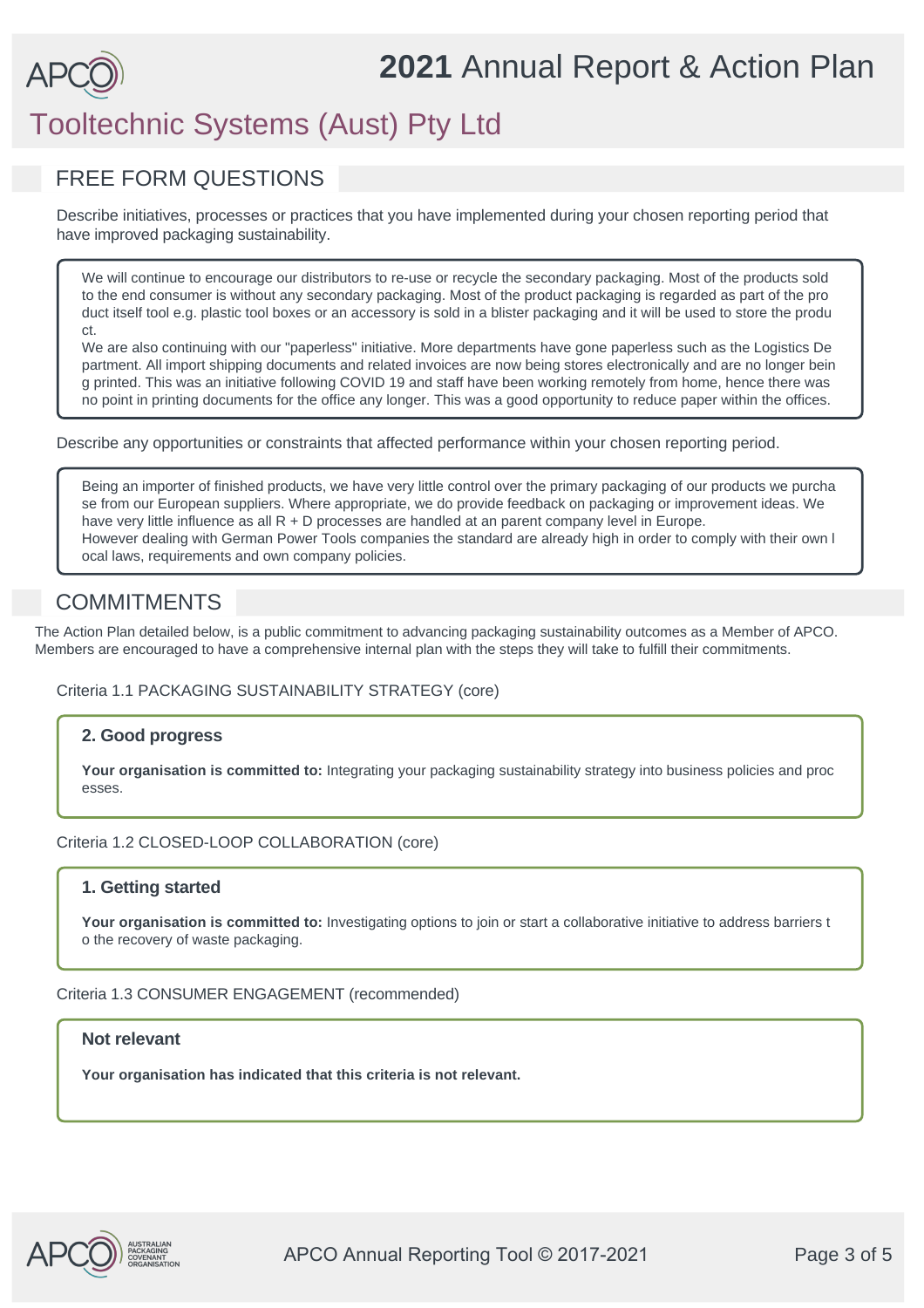# Tooltechnic Systems (Aust) Pty Ltd

### **COMMITMENTS**

Criteria 1.4 INDUSTRY LEADERSHIP (recommended)

### **Not relevant**

**Your organisation has indicated that this criteria is not relevant.**

Criteria 2.1 PACKAGING DESIGN & PROCUREMENT (core)

### **3. Advanced**

Your organisation is committed to: Reviewing at least 20% of packaging with reference to the Sustainable Packagin g Guidelines (SPG) or equivalent.

Criteria 2.2 PACKAGING MATERIALS EFFICIENCY (core)

#### **1. Getting started**

**Your organisation is committed to:** Developing a documented plan to optimise material efficiency.

#### Criteria 2.3 RECYCLED & RENEWABLE MATERIALS (core)

### **1. Getting started**

**Your organisation is committed to:** Investigating opportunities to increase the use of recycled and/or renewable mat erials in packaging.

#### Criteria 2.4 POST-CONSUMER RECOVERY (core)

### **1. Getting started**

**Your organisation is committed to:** Investigating opportunities to improve recoverability in packaging.

Criteria 2.5 CONSUMER LABELLING (recommended)

#### **Not relevant**

**Your organisation has indicated that this criteria is not relevant.**